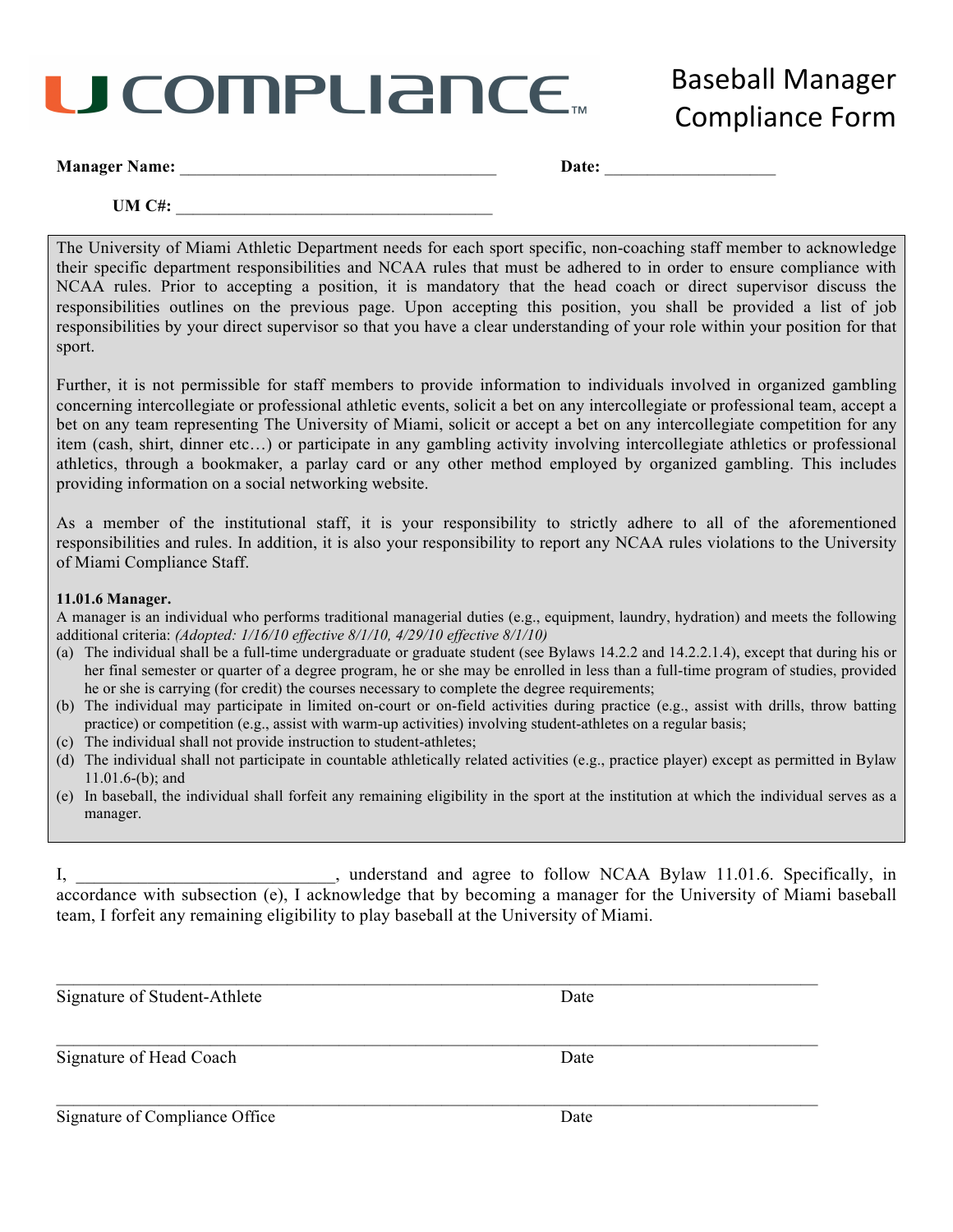### U COMPLIANCE.

**Listed below is legislation directed toward sport specific non-coaching staff personnel, including permissible and nonpermissible activities. This is not an all-inclusive list and should not be used as a substitute for the NCAA Manual. Please contact the University of Miami Compliance staff with specific questions.**

#### **Bylaw 11.7.2 Recruiting Coordination Functions**

The following recruiting coordination functions (except related routine clerical tasks) must be performed by the head coach or one or more of the assistant coaches who count toward the numerical limitations in Bylaw 11.7.6: *(Revised: 1/12/06, 4/27/06 effective 8/1/06, 4/24/08 effective 8/1/08, 4/26/12)*

- (a) Activities involving athletics evaluations and/or selection of prospective student-athletes; and
- (b) Making telephone calls to prospective student-athletes (or prospective student-athletes' parents, legal guardians or coaches).

#### **Bylaw 11.7.3 Noncoaching Staff Member with Sport-Specific Responsibilities**

A noncoaching staff member with sport-specific responsibilities (e.g., director of operations, administrative assistant) is prohibited from participating in on-court or on-field activities (e.g., assist with drills, throw batting practice, signal plays) and is prohibited from participating with or observing student-athletes in the staff member's sport who are engaged in nonorganized voluntary athletically related activities (e.g., pick-up games). *(Adopted 1/16/10, Revised: 1/18/14 effective 8/1/14)*

| <b>PERMISSIBLE</b> |                                                                                                                                                          | <b>NON- PERMISSIBLE</b> |                                                                                                                                                                                                                                                                        |  |  |
|--------------------|----------------------------------------------------------------------------------------------------------------------------------------------------------|-------------------------|------------------------------------------------------------------------------------------------------------------------------------------------------------------------------------------------------------------------------------------------------------------------|--|--|
|                    | Participate in organized activities involving only<br>the coaching staff or administrative duties.                                                       |                         | Participate in activities that can be considered<br>coaching in nature.                                                                                                                                                                                                |  |  |
|                    | Attend practices and shoot-arounds                                                                                                                       |                         | Provide instruction to student-athletes at any time.                                                                                                                                                                                                                   |  |  |
|                    | Perform administrative/limited managerial functions (without   •<br>the use of sports equipment for that sport).                                         |                         | Set-up offenses, defenses, or game strategies directly to the<br>student-athletes.                                                                                                                                                                                     |  |  |
|                    | Develop/manage game and practice schedules.                                                                                                              |                         | Provide student-athletes an analysis of the practice session or<br>competition.                                                                                                                                                                                        |  |  |
|                    | Coordinate filming, film exchange and edit game film and<br>highlight film.                                                                              |                         | Conduct, observe, or participate in voluntary activities (e.g.,<br>pick-up games, open gym, "Captain's Practices", Summer                                                                                                                                              |  |  |
| $\bullet$          | Analyze/evaluate videotape of team or opponent for<br>coaching staff.                                                                                    |                         | Conditioning).                                                                                                                                                                                                                                                         |  |  |
| $\bullet$          | Chart/track statistics during practice or competition. Observe<br>practice provided no instruction is given to student-athletes.                         |                         | Participate in competition or warm-up-related activities (e.g.,<br>assist with drills, throw batting practice, warm- up the bullpen<br>catcher/ quarterback, hit fungo, take in-field). Use sports related<br>equipment to work with a student-athlete in team drills. |  |  |
| $\bullet$          | Sit in dug-out/on bench during competitions and be in<br>"huddle" provided no coaching occurs.                                                           |                         | Engage in coaching activities in coaches/student-athletes<br>meetings (e.g., provide evaluation of practice or competition,                                                                                                                                            |  |  |
|                    | Keep a playing chart and track statistics on the bench or                                                                                                |                         | set-up offense/ defense strategy).                                                                                                                                                                                                                                     |  |  |
|                    | during practice as long as feedback is not provided to<br>student-athletes.                                                                              |                         | Assist with in-person, off-campus scouting of opponents.                                                                                                                                                                                                               |  |  |
| $\bullet$          | Attend coaches only meetings.                                                                                                                            |                         | Officiate scrimmage or exhibition.                                                                                                                                                                                                                                     |  |  |
| $\bullet$          | Engage in permissible coaching activities in coaches only   .<br>meetings (e.g., analyze film of team or opponents, set-up<br>offense/defense strategy). |                         | Attend or speak at banquets/meetings that are conducted<br>primarily to recognize prospects (e.g., high school awards<br>banquets).                                                                                                                                    |  |  |
|                    | Formulate game plans.                                                                                                                                    |                         |                                                                                                                                                                                                                                                                        |  |  |
|                    | Coordinate/manage/coach during institution's camp/clinic.                                                                                                |                         |                                                                                                                                                                                                                                                                        |  |  |